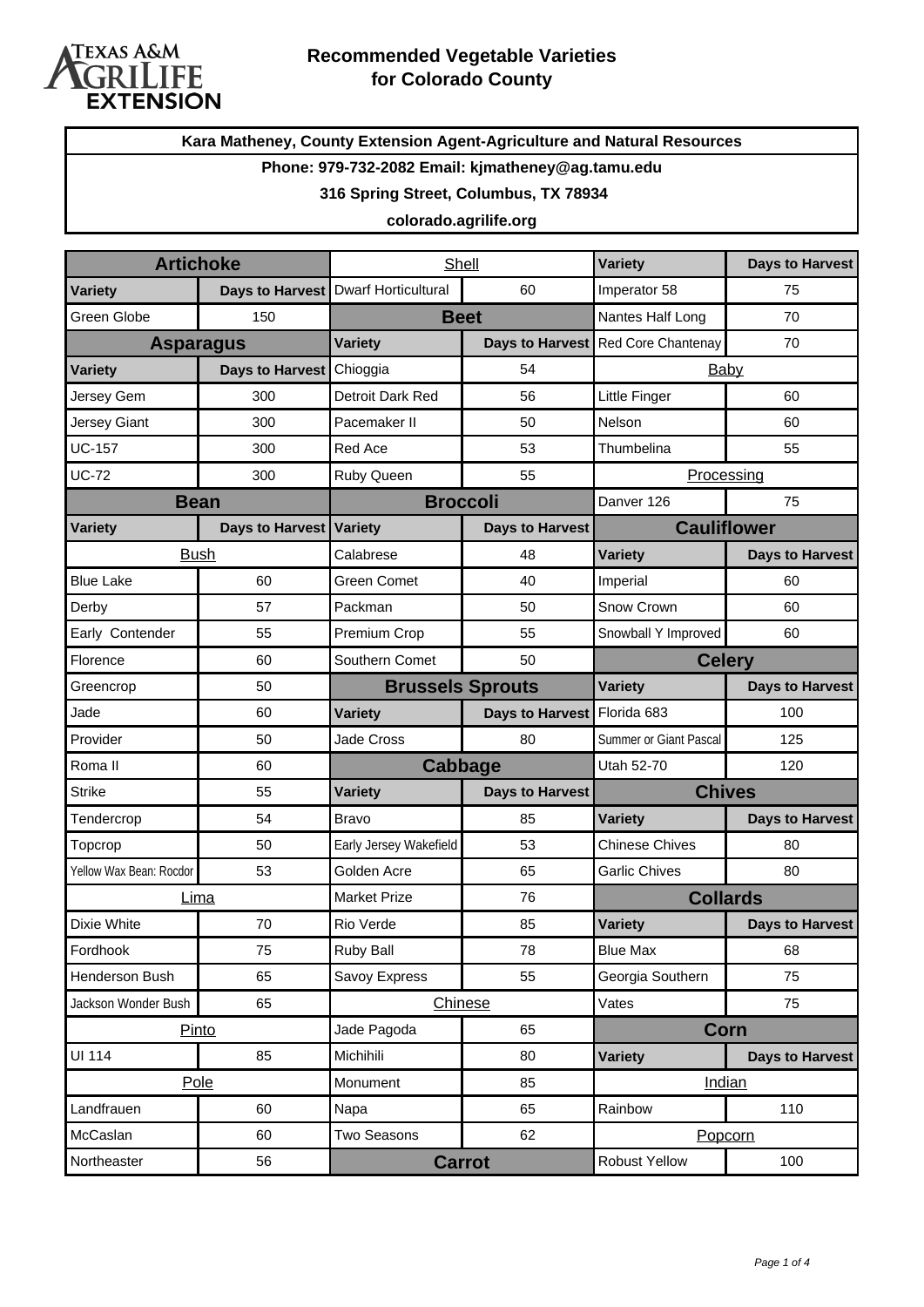

### **Recommended Vegetable Varieties for Colorado County**

| <b>Strawberry</b>       | 110                                    | Pingtung long            | 65                        | Butterhead/Bibb             |                        |
|-------------------------|----------------------------------------|--------------------------|---------------------------|-----------------------------|------------------------|
| <b>White Cloud</b>      | 90                                     | Tycoon                   | 54                        | <b>Bronze Mignonette</b>    | 55                     |
| se: Sugary Enhanced     |                                        | <b>Garlic</b>            |                           | Buttercrunch                | 70                     |
| Kandy Korn (Yellow)     | 89                                     | <b>Variety</b>           | Days to Harvest Ermosa    |                             | 48                     |
|                         | sh2: shrunken, supersweet, extra sweet | Elephant                 | 120                       | Crisphead/Iceberg           |                        |
| How Sweet It Is (White) | 87                                     | Mexican Purple           | 120                       | Mission                     | 75                     |
| Mirai                   | 70                                     | <b>Greens, Specialty</b> |                           | Prizehead                   | 50                     |
| <b>Summer Sweet</b>     | 81                                     | <b>Variety</b>           | <b>Days to Harvest</b>    | Looseleaf                   |                        |
|                         | su: Normal Sugary                      | <b>Cool Season</b>       |                           | <b>Black Seeded Simpson</b> | 45                     |
| Merit (Yellow)          | 75                                     | Arugula                  | 25                        | Lolla Rossa                 | 53                     |
| Silver Queen (White)    | 91                                     | Corn Salad or Mache      | 25                        | Oakleaf                     | 50                     |
| Sweet G-90 (Bicolor)    | 90                                     | <b>Curly Endive</b>      | 50                        | <b>Red Sails</b>            | 52                     |
| <b>Cucumber</b>         |                                        | <b>Frisee Lettuce</b>    | 50                        | Ruby Red                    | 50                     |
| Variety                 | Days to Harvest                        | Joi Choi                 | 50                        | Salad Bowl (green)          | 49                     |
|                         | Pickling                               | Mei Qing Choi            | 50                        | Tango                       | 45                     |
| Calypso                 | 52                                     | Radicchio                | 85                        | Romaine                     |                        |
| Carolina                | 49                                     | Tatsoi                   | 35                        | Parris Island               | 75                     |
| H-19 Little Leaf        | 55                                     | <b>Warm Season</b>       |                           | Valmaine                    | 80                     |
|                         | Slicing                                | Malabar Spinach          | 70                        | <b>Winter Density</b>       | 54                     |
| Ashley                  | 65                                     | Molokhia                 | 60                        | <b>Melon</b>                |                        |
|                         |                                        |                          |                           |                             |                        |
| <b>Burpless</b>         | 55                                     | New Zealand Spinach      | 70                        | Variety                     | <b>Days to Harvest</b> |
| Dasher II               | 60                                     | Vegetable Amaranth       | 50                        | Cantaloupe                  |                        |
| Poinsett 76             | 60                                     | <b>Kale</b>              |                           | Ambrosia                    | 86                     |
| <b>Straight Eight</b>   | 60                                     | <b>Variety</b>           | Days to Harvest Caravelle |                             | 80                     |
| Suyo                    | 61                                     | Dwarf Blue Curled Scotch | 55                        | <b>Hales Best</b>           | 82                     |
| <b>Sweet Slice</b>      | 62                                     | Dwarf Blue Curled Vates  | 55                        | Magnum 45                   | 80                     |
| <b>Sweet Success</b>    | 55                                     | Red Russian (Heirloom)   | 50                        | Mainstream                  | 90                     |
|                         | <b>Dill</b>                            | Toscano Lacinato         | 62                        | Mission                     | 80                     |
| <b>Variety</b>          | <b>Days to Harvest</b>                 | <b>Kohlrabi</b>          |                           | Perlita                     | 85                     |
| <b>Bouquet</b>          | 60                                     | <b>Variety</b>           | Days to Harvest           | <b>TAM Uvalde</b>           | 85                     |
|                         | <b>Eggplant</b>                        | Early Purple Vienna      | 55                        | <b>Mustard</b>              |                        |
| <b>Variety</b>          | Days to Harvest                        | Early White Vienna       | 55                        | <b>Variety</b>              | <b>Days to Harvest</b> |
| <b>Black Beauty</b>     | 80                                     | <b>Grand Duke</b>        | 45                        | Early Mizuna                | 45                     |
| <b>Blacknite</b>        | 61                                     | <b>Leek</b>              |                           | Florida Broadleaf           | 40                     |
| Florida Hibush          | 85                                     | <b>Variety</b>           | Days to Harvest           | Green Wave                  | 45                     |
| Florida Market          | 85                                     | American Flag            | 130                       | Large Smooth Leaf           | 49                     |
| Megal                   | 60                                     | King Richard             | 80                        | Osaka Purple                | 45                     |
| Neon                    | 65                                     | Titan                    | 110                       | Tendergreen                 | 40                     |
|                         | Oriental                               | <b>Lettuce</b>           |                           | <b>Okra</b>                 |                        |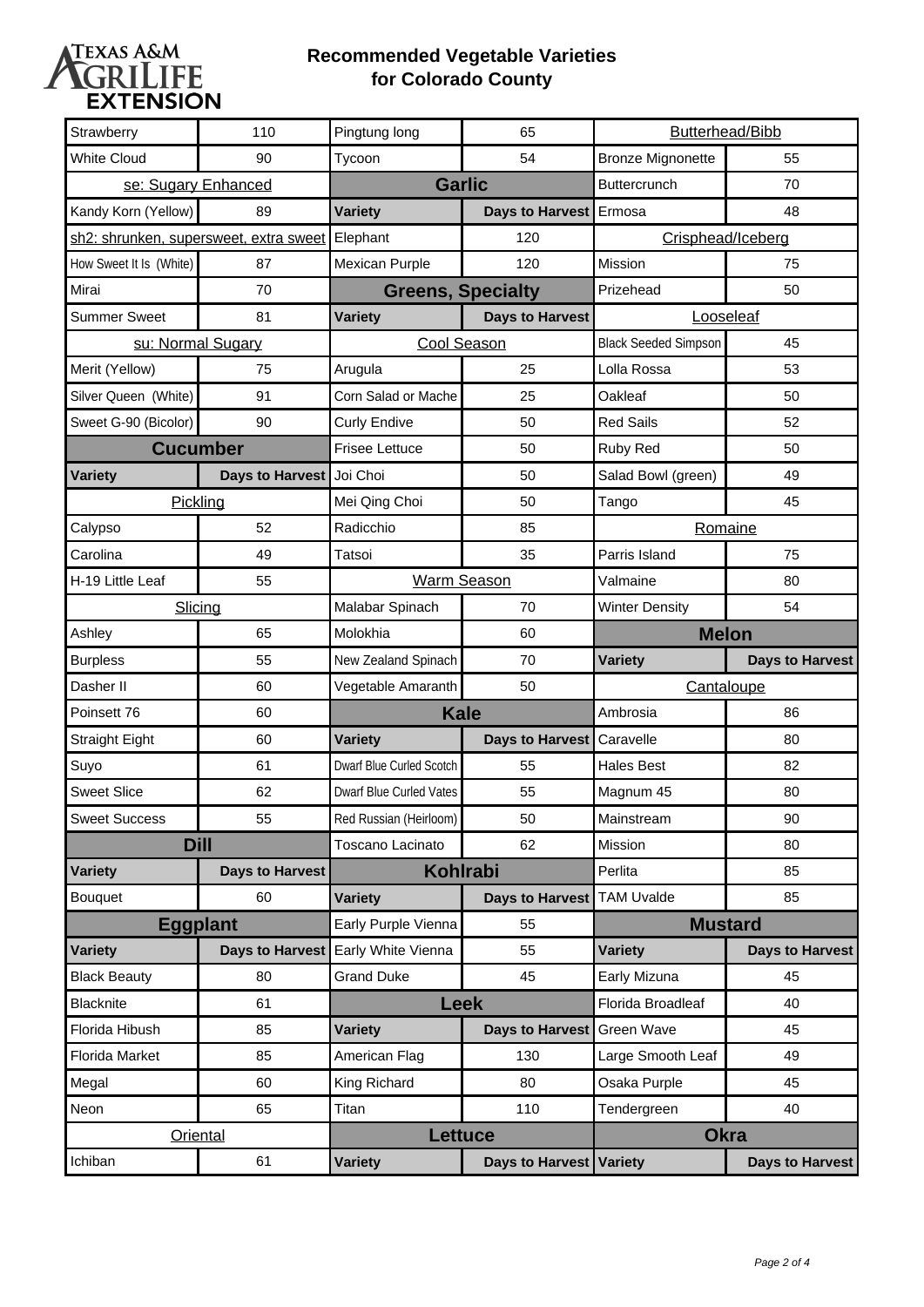

### **Recommended Vegetable Varieties for Colorado County**

| Baby Bubba                            | 53                     | Oregon Giant             | 65              | Red LaSoda                                  | 100                    |
|---------------------------------------|------------------------|--------------------------|-----------------|---------------------------------------------|------------------------|
| Cajun Delight                         | 49                     | Pink Eye Purple Hull     | 65              | Russian Banana (Fingerling)                 | 90                     |
| <b>Clemson Spineless</b>              | 55                     | Texas Cream 8            | 75              | <b>Pumpkin</b>                              |                        |
| Cowhorn                               | 60                     | <b>Texas Pinkeye</b>     | 60              | <b>Variety</b>                              | <b>Days to Harvest</b> |
| Emerald                               | 58                     | Zipper Cream             | 75              | Large                                       |                        |
| Lee                                   | 50                     | <b>Pepper</b>            |                 | Big Max                                     | 120                    |
| Louisiana Green Velvet                | 55                     | <b>Variety</b>           |                 | Days to Harvest Connecticut Field           | 120                    |
|                                       | <b>Onion</b>           | Hot                      |                 | Medium                                      |                        |
| <b>Variety</b>                        | <b>Days to Harvest</b> | Anaheim (Chile)          | 75              | Howden                                      | 105                    |
| <b>Bulb</b>                           |                        | Cayenne                  | 70              | Jack O'Lantern                              | 110                    |
| Armado (Long Day)                     | 125                    | Habanero                 | 100             | Small                                       |                        |
| Cimarron (Intermediate Day)           | 110                    | Hidalgo Serrano          | 85              | <b>Baby Bear</b>                            | 90                     |
| Durango (Long Day)                    | 125                    | Hungarian Yellow Wax     | 70              | Jack Be Little                              | 95                     |
| Early Grano 502 (YWR, Short Day)      | 80                     | Jalapeno                 | 70              | Small Sugar                                 | 95                     |
| Granex (YWR, Short Day)               | 100                    | Mexibell                 | 75              | <b>Radish</b>                               |                        |
| Red Burgandy (Short Day)              | 110                    | Mucho Nacho Jalapeno     | 75              | <b>Variety</b>                              | <b>Days to Harvest</b> |
| Yellow TX Supersweet 1015 (Short Day) | 110                    | Numex Joe E. Parker      | 75              | <b>Cherry Belle</b>                         | 22                     |
| Bunching                              |                        | Rio Grande 66 (Bell)     | 85              | Early Scarlet Globe                         | 24                     |
| Evergreen Long White                  | 65                     | <b>TAM Jalapeno</b>      | 70              | Long White Oriental                         | 45                     |
|                                       |                        | Tampico                  | 85              | Sparkler                                    | 25                     |
| <b>Parlsey</b>                        |                        |                          |                 |                                             |                        |
| <b>Variety</b>                        | <b>Days to Harvest</b> | Vera Cruz Jalapeno       | 65              | White Icicle                                | 30                     |
| Banquet                               | 80                     | <b>Sweet</b>             |                 | Daikon                                      |                        |
| Moss Curled                           | 70                     | Banana Supreme           | 65              | Misato Rose Red Meat                        | 60                     |
|                                       | <b>Parsley</b>         | Bell Tower (Bell)        | 70              | Myashige                                    | 65                     |
| <b>Variety</b>                        | <b>Days to Harvest</b> | Big Bertha (Bell, Green) | 70              | <b>Spinach</b>                              |                        |
| Champion Moss Curled                  | 80                     | Calwonder (Bell)         | 75              | <b>Variety</b>                              | <b>Days to Harvest</b> |
| Italian Flat Leaf                     | 75                     | Jupiter (Bell, Red)      | 75              | Bloomsdale                                  | 45                     |
|                                       | Pea                    | Keystone Giant (Bell)    | 78              | Melody                                      | 42                     |
| <b>Variety</b>                        | <b>Days to Harvest</b> | Senorita (Mild Jalapeno) | 80              | <b>Squash</b>                               |                        |
|                                       | English                | Sweet Banana             | 68              | Variety                                     | <b>Days to Harvest</b> |
| Dwarf Gray Sugar                      | 60                     | <b>Sweet Cherry</b>      | 75              | Summer                                      |                        |
| <b>Little Marvel</b>                  | 63                     | Sweet Pickle (OYR)       | 75              | Blondie (Zucchini)                          | 50                     |
| Snow Green                            | 59                     | TAM Mild Jalapeno        | 70              | Burpee's Butterstick (Yellow, Straightneck) | 50                     |
| Sugar Bon                             | 55                     | Yolo Wonder (Bell)       | 75              | Costata Romanesca (Heirloom Zucchini)       | 52                     |
| Sugar Snap                            | 72                     |                          | <b>Potato</b>   | Dixie (Yellow, Cookneck)                    | 45                     |
| Wando                                 | 68                     | <b>Variety</b>           | Days to Harvest | Early White Bush (Scallop)                  | 45                     |
|                                       | Southern               |                          | <u>Irish</u>    | Early Yellow (Crookneck)                    | 42                     |
| Blackeye #5                           | 65                     | Atlantic                 | 95              | El Dorado (Zucchini)                        | 45                     |
| Champion Cream                        | 70                     | Kennebec (White)         | 80              | Elite (Green Straightneck)                  | 55                     |